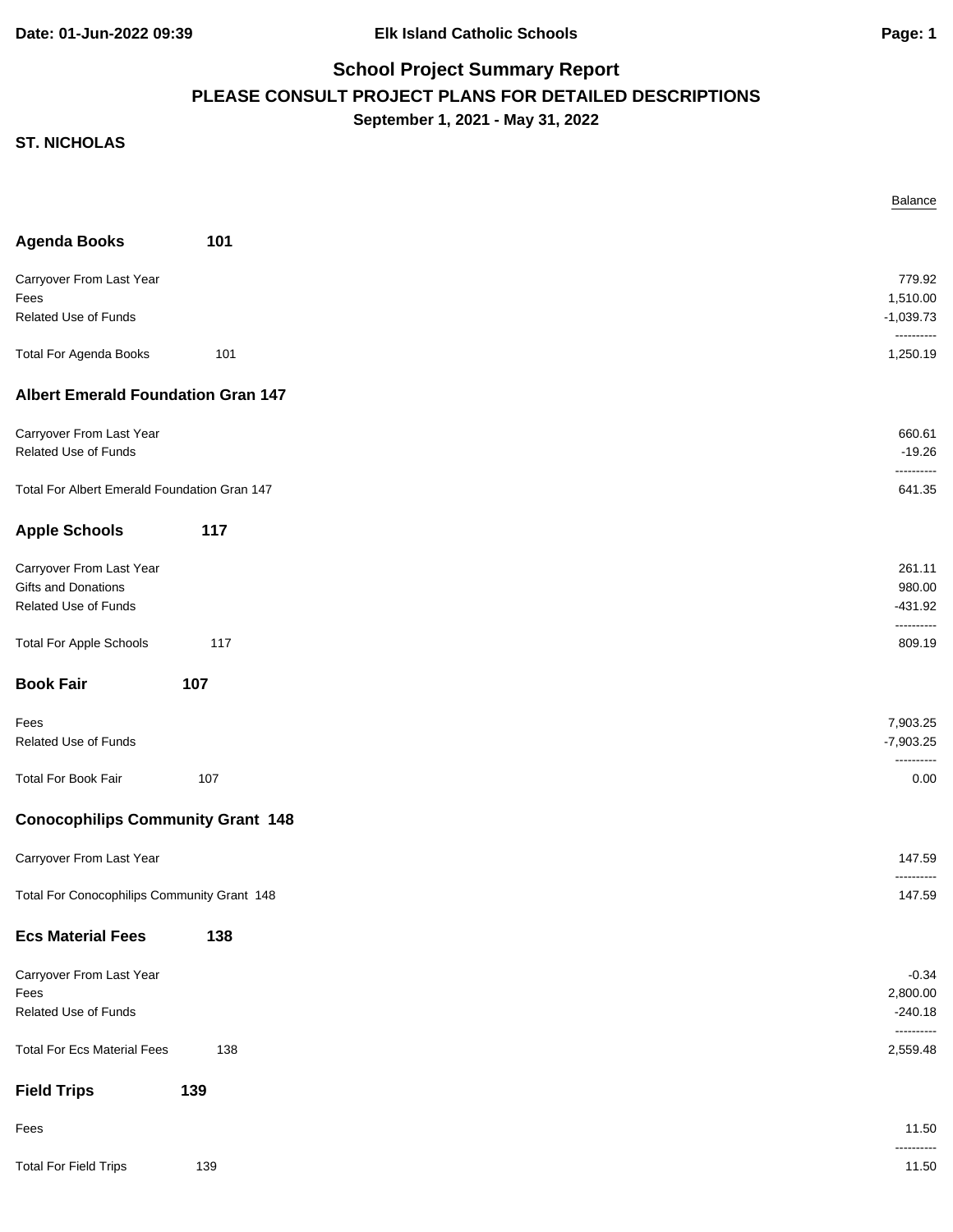# **School Project Summary Report PLEASE CONSULT PROJECT PLANS FOR DETAILED DESCRIPTIONS September 1, 2021 - May 31, 2022**

| <b>Fortis Alberta</b>                     | 137 |  |
|-------------------------------------------|-----|--|
| Carryover From Last Year                  |     |  |
| <b>Total For Fortis Alberta</b>           | 137 |  |
|                                           |     |  |
| General                                   | 100 |  |
| Carryover From Last Year                  |     |  |
| Related Use of Funds                      |     |  |
| <b>Total For General</b>                  | 100 |  |
| Gr. 1 Ukrainian Field Trips 146           |     |  |
| Carryover From Last Year                  |     |  |
| Fees                                      |     |  |
| Related Use of Funds                      |     |  |
| Total For Gr. 1 Ukrainian Field Trips 146 |     |  |
| Gr. 2 Ukrainian Field Trips 120           |     |  |
| Fees                                      |     |  |
| Related Use of Funds                      |     |  |
| Total For Gr. 2 Ukrainian Field Trips 120 |     |  |
| Gr. 3 Ukrainian Field Trips 154           |     |  |
| Fees                                      |     |  |
| Related Use of Funds                      |     |  |
| Total For Gr. 3 Ukrainian Field Trips 154 |     |  |
| <b>Gr1 Field Trip Fee</b>                 | 142 |  |
|                                           |     |  |
| Carryover From Last Year<br>Fees          |     |  |
| Related Use of Funds                      |     |  |
| Total For Gr1 Field Trip Fee              | 142 |  |
|                                           |     |  |
| <b>Gr2 Field Trip Fee</b>                 | 143 |  |
| Carryover From Last Year                  |     |  |
| Fees<br>Related Use of Funds              |     |  |
|                                           |     |  |
| Total For Gr2 Field Trip Fee              | 143 |  |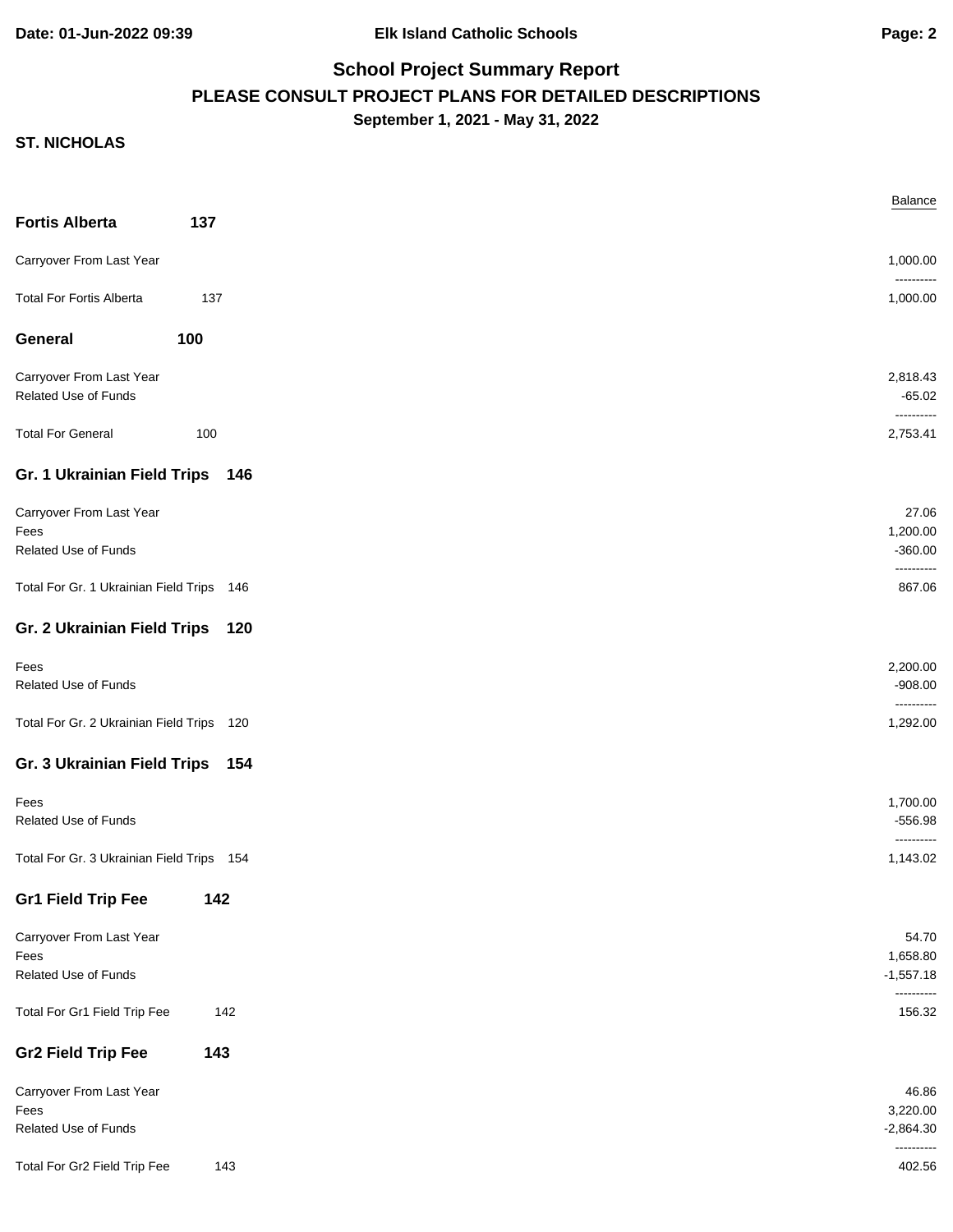## **School Project Summary Report PLEASE CONSULT PROJECT PLANS FOR DETAILED DESCRIPTIONS September 1, 2021 - May 31, 2022**

|                                            |     | Balance                   |
|--------------------------------------------|-----|---------------------------|
| <b>Gr3 Field Trip Fee</b>                  | 144 |                           |
| Fees                                       |     | 3,235.30                  |
| <b>Related Use of Funds</b>                |     | $-1,750.09$               |
|                                            |     |                           |
| Total For Gr3 Field Trip Fee               | 144 | 1,485.21                  |
| <b>Gr4 Field Trip Fee</b>                  | 145 |                           |
| Carryover From Last Year                   |     | 41.23                     |
| Fees                                       |     | 6,348.00                  |
| Related Use of Funds                       |     | $-3,362.58$<br>---------- |
| Total For Gr4 Field Trip Fee               | 145 | 3,026.65                  |
| <b>Kanga Pouches</b>                       | 119 |                           |
| Carryover From Last Year                   |     | 69.47                     |
| Fees                                       |     | 65.00                     |
| <b>Total For Kanga Pouches</b>             | 119 | 134.47                    |
| <b>Maker Space</b>                         | 127 |                           |
| Carryover From Last Year                   |     | 125.65                    |
| Related Use of Funds                       |     | $-85.78$                  |
| <b>Total For Maker Space</b>               | 127 | ------<br>39.87           |
| <b>National Geographic Grant</b>           | 153 |                           |
| Carryover From Last Year                   |     | 336.29                    |
| <b>Other Sales</b>                         |     | 150.00<br>---------       |
| <b>Total For National Geographic Grant</b> | 153 | 486.29                    |
| <b>Oil Kings</b>                           | 113 |                           |
| Carryover From Last Year                   |     | 4.21                      |
| Total For Oil Kings                        | 113 | 4.21                      |
| <b>Pre K Field Trips</b>                   | 136 |                           |
| Carryover From Last Year                   |     | $-952.44$                 |
| Total For Pre K Field Trips                | 136 | $-952.44$                 |
| Td Friends Of The Environment 150          |     |                           |